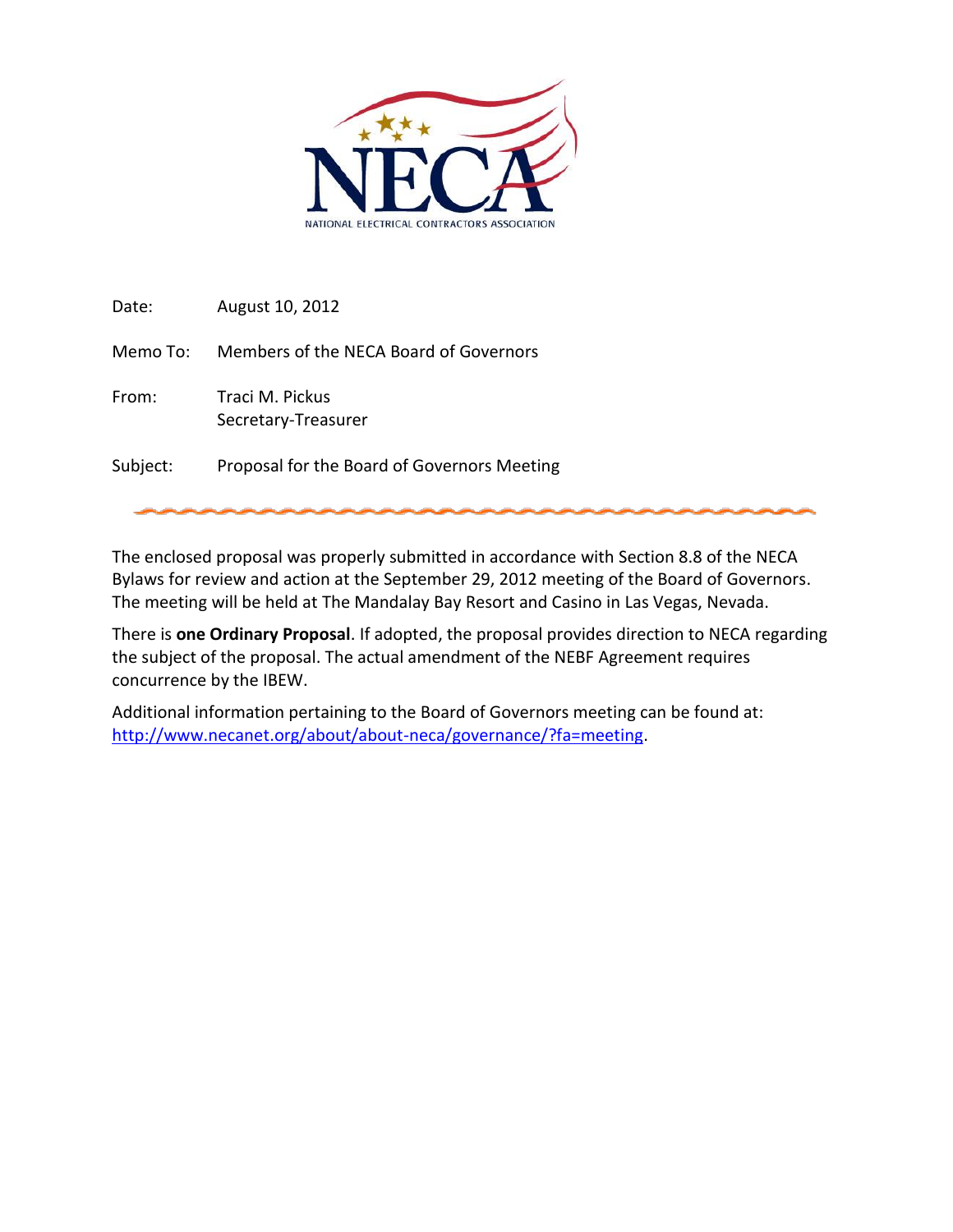## **Ordinary Proposal #1**

Regarding NEBF's Definition of Gross Labor Payroll Submitted by NECA's District IV Council, NECA

**WHEREAS,** Section 6.2.1 of the Restated Employees Benefit Agreement and Trust For The National Electrical Benefit Fund, dated January 1, 2000, defines gross labor payroll as *"all wages and other compensation paid to, or accrued by the Covered Employees in the Brotherhood bargaining unit or the Local Union bargaining unit for services performed for the Covered Employer"*;

**WHEREAS,** in a letter dated November 30, 1990, and recently confirmed in a communication dated, December 29, 2011, the NEBF Executive Secretary-Treasurer defined "gross labor payroll" as *"all wages and other compensation paid or accrued to employees in the IBEW bargaining unit for services performed for the employer."* The communications confirmed that *"paid vacations, paid holidays, and paid sick days are cash fringe benefits and may not be excluded from Gross Labor Payroll."* In addition, *"bonuses, whether or not expressly set forth in the labor agreement, are considered Gross Labor Payroll unless they are bona fide bonuses of an "extraordinary" nature."*

**WHEREAS,** the December 29, 2011 communication stated *"whenever there is any question about NEBF contributions being due on any type of wages or other compensation paid to or accrued by the employees, it is to be resolved in favor of inclusion in Gross Labor Payroll."*

**WHEREAS,** many contractors provide incentive pay, outside the terms and conditions of their local labor agreements, such as vacation, holiday and bonuses as both a reward and incentive for good work, and as an extra benefit to keep good employees;

**WHEREAS,** union employing contractors are already excessively burdened with fringe benefit payments that are not paid by their nonunion counterparts, and requiring NEBF contributions on certain incentive payments that are outside the terms and conditions of the labor agreement, just adds to that burden;

**WHEREAS,** many local benefits paid under the terms and conditions of local labor agreements are based on hours worked and working wages;

**WHEREAS,** NECA service charges are based on a member's *"productive electrical payroll"* which is defined in the National NECA Bylaws *"as total wages, including overtime wages, paid for all hours worked by all classes of electrical labor for which a rate is established in the prevailing labor agreement where the labor was performed…";*

**WHEREAS,** to be compliant with most local benefit obligations, contractors report working wages and working hours on their monthly payroll reports and to be compliant with NEBF's definition of gross labor payroll, they also need to report gross wages in a separate column;

**WHEREAS,** reporting gross wages on monthly reports, that include vacation, holiday, sick, per diem, and bonus pay, which are outside the scope of the labor agreement, results in local IBEW unions, fund administrators and NECA Chapters knowing the added benefits that employers pay to some of their key employees. This knowledge has caused added stress at the bargaining table and resentment by IBEW members who do not receive such incentive pay;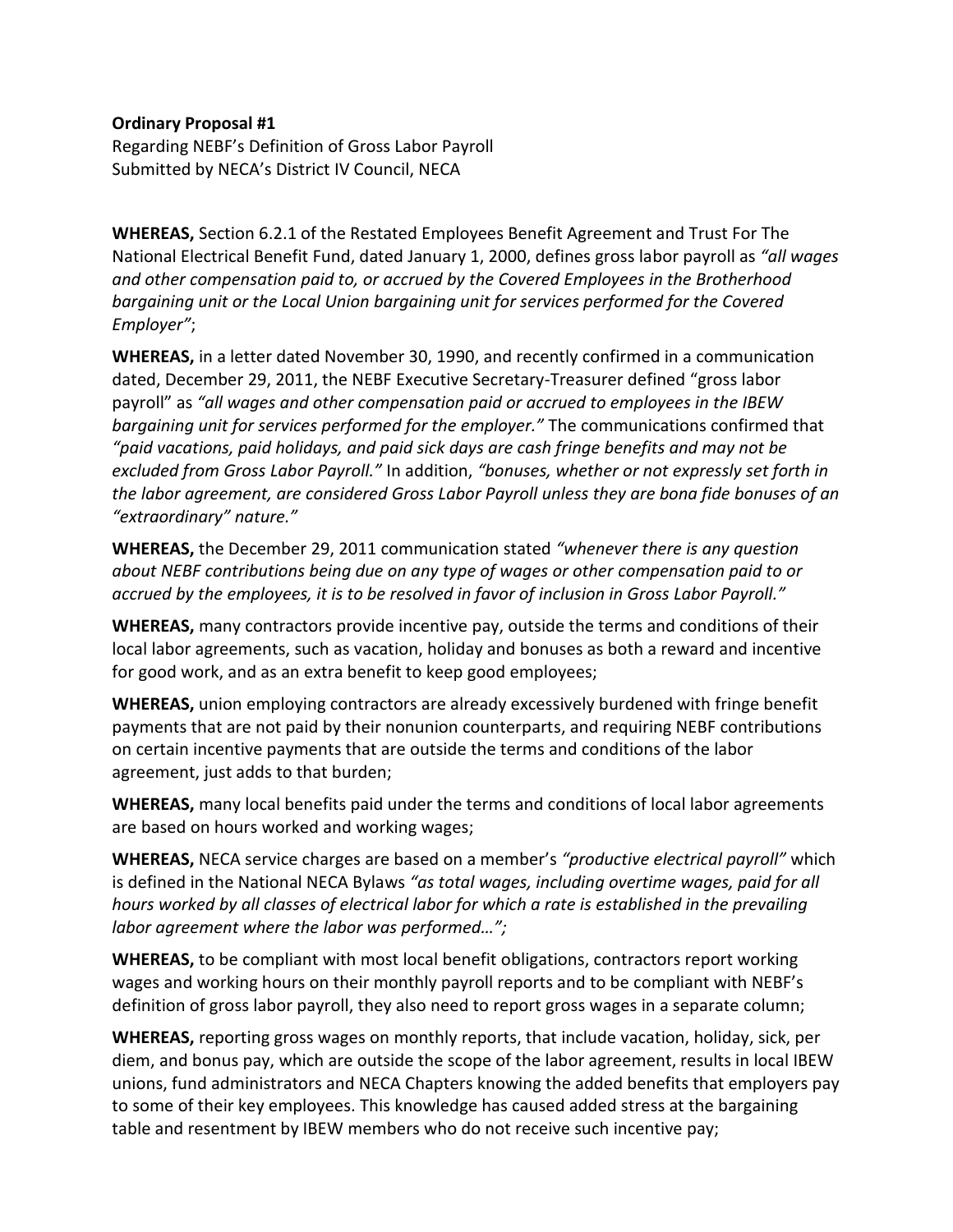**THEREFORE, be it resolved,** that NECA will work with the IBEW to replace the wording of "Gross Labor Payroll" with the words "Productive Electrical Labor Payroll" in the NEBF standard Category 1 labor agreement language and will direct the NEBF Trustees and National Employees Benefit Board to replace the wording of "Gross Labor Payroll" wherever it appears in any NEBF plan and trust documents with the words "Productive Electrical Labor Payroll" and specifically reword Sections 6.1 and 6.2 of the NEBF Restated Employees Benefit Agreement and Trust as follows:

**Section 6.1 Covered Employer Contributions.** Each Covered Employer shall pay by the fifteenth of each calendar month (except as provided herein) to the NEBF's designated local collection agent an amount equal to 3% of the gross productive electrical labor payroll for the preceding calendar month paid to, or accrued by, the Covered Employees, as described in this Article. The Covered Employer agrees that such contributions shall constitute a legally binding, absolute obligation to the NEBF, and such obligation shall not be subject to set-off or counterclaim which the Covered Employer may have for any liability of the NEBF, the Brotherhood, a Local Union, the Association, any Local Chapter thereof, or any Covered Employee.

**Section 6.2 3% of the Gross Productive Electrical Labor Payroll**. The term 3% of the gross productive electrical labor payroll shall mean:

**6.2.1** as to Covered Employees who are in a bargaining unit represented by the Brotherhood or Local Union, 3% of all working wages and other compensation paid to, or accrued by the Covered Employees in the Brotherhood bargaining unit or the Local Union bargaining unit for services performed for the Covered Employer, or

**6.2.2** as to Covered Employees who are not in a bargaining unit represented by the Brotherhood or Local Union, either (a) 3% of all working wages and other compensation which the Covered Employer would pay, or which the Covered Employees would accrue, if the Covered Employees were receiving the wage rate received by the highest number of employees in the appropriate Brotherhood bargaining unit or the Local Union bargaining unit and working the normal straight time hours provided for in the appropriate labor agreement, or (b) 3% of all working wages and other compensation paid to, or accrued by, the Covered Employees for services performed for the Covered Employer, if such amount is less than subsection (a).

**6.2.3** the term working wages shall pertain to total wages earned, including overtime wages, paid for all hours worked by all classes of electrical labor for which a rate is established in the prevailing labor agreement where the labor was performed and other compensation and shall exclude: the value of non-cash fringe benefits, bona fide contributions made by the Covered Employer to: (a) a trust fund established under  $302(c)$  of the Taft-Hartley Act;  $er (b)$  a separate entity or fund which provides retirement benefits or medical benefits; and, bona fide bonuses of an extraordinary nature (i.e., lump sum year-end bonuses, not ordinarily paid as part of a regular payroll period) or (c ) compensation paid by the Covered Employer that is outside the scope of the bargaining unit agreement and designed as an incentive for employees, such as vacation, holiday, sick, or bonus pay.